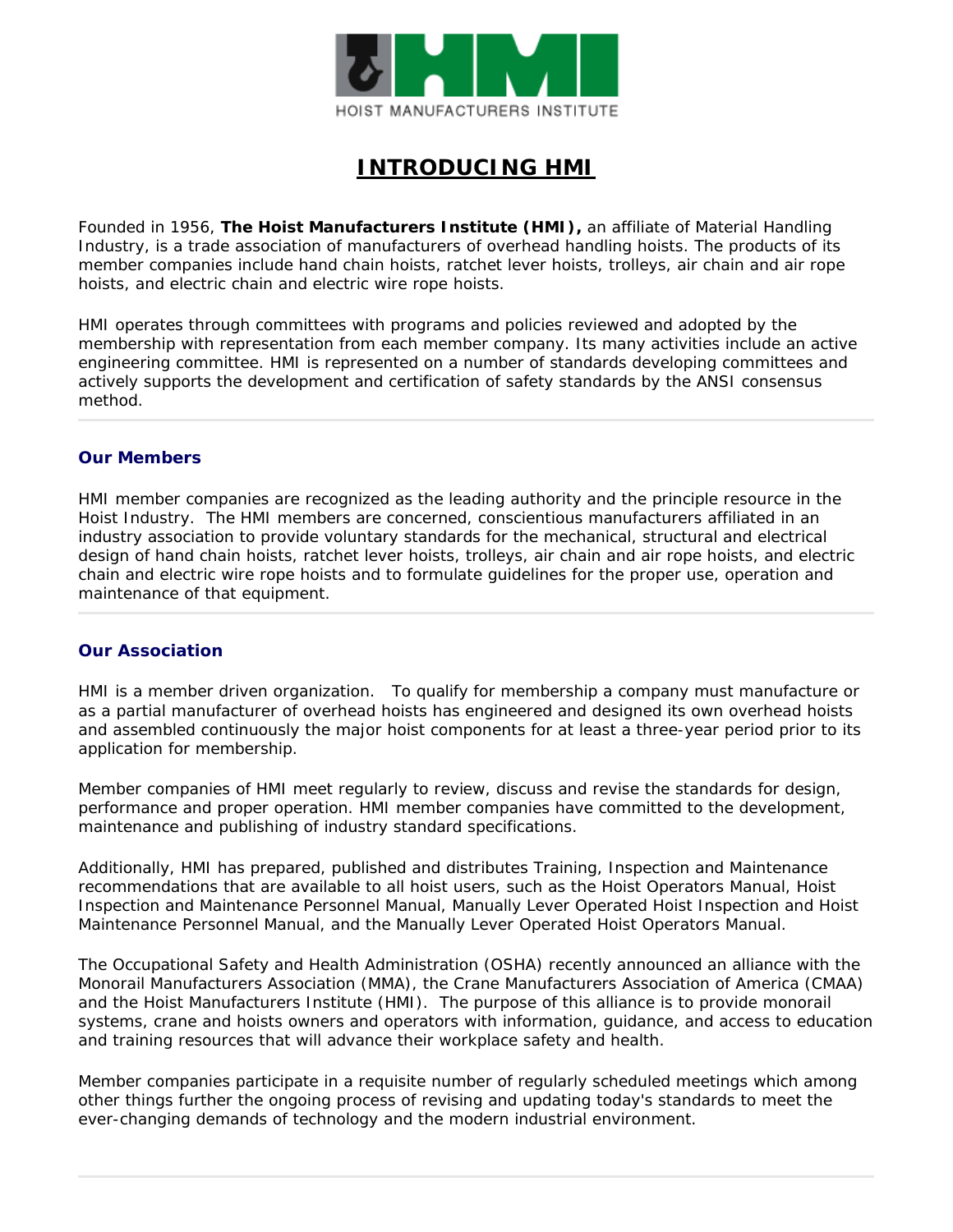

# **Members of the Hoist Manufacturers Institute, Inc.**

### **Acco Chain & Lifting Products**

*Member Date 1966*  P.O. Box 792 76 Acco Drive York, PA 17405-0792 (800) 967-7333 www.accolifting.com

### **Ace World Companies Inc.**

*Member Date 1993*  10200 Jacksboro Highway Fort Worth, TX 76135 (817) 237-7700 www.aceworldcompanies.com

### **Chester Hoist**

*Member Date 1970*  P.O. Box 449 7573 State Route 45, North Lisbon, OH 44432 (330) 424-7248 www.cmworks.com

### **Coffing Hoists**

*Member Date 1957*  P.O. Box 411245 Charlotte, NC 28241-7010 (704) 583-0095 www.cmworks.com

### **Columbus McKinnon Corporation**

*Member Date 1968*  140 John James Audubon Parkway Amherst, NY 14228-1197 (716) 689-5400 www.cmworks.com

#### **Demag Cranes & Components Corp.**  *Member Date 1985*  29201 Aurora Road Solon, OH 44139-1895 (440) 248-2400

www.demag-us.com

#### **Electrolift, Inc.**

*Member Date 1984*  204 Sargeant Avenue Clifton, NJ 07013 (973) 471-0204 www.electrolift.com

### **Harrington Hoists Inc.**

*Member Date 1976*  401 West End Avenue Manheim, PA 17545 (800) 233-3010 www.harringtonhoists.com

### **Ingersoll-Rand Company**

*Member Date 1968*  P.O. Box 970 Annandale, NJ 08801 (908) 238-7000 www.irco.com

## **J.D. Neuhaus L.P.**

*Member Date 2003*  9 Loveton Circle Sparks, MD 21152 (410) 472-0500 www.jdneuhaus.com

### Page 1 of 1

#### **Morris Material Handling, LLC**

*Member Date 1970*  315 West Forest Hill Avenue Oak Creek, WI 53154 (414) 764-6200 www.morriscranes.com

### **R&M Materials Handling, Inc.**

*Member Date 1947*  4501 Gateway Boulevard Springfield, OH 45502-9339 (937) 328-5100 www.rmhoist.com

#### **Ratcliff Hoist Company**

*Member Date 1973*  1655 Old County Road San Carlos, CA 94070 (650) 595-3840 www.beratcliff@yahoo.com

#### **STAHL CraneSystems, Inc.**

*Member Date 2003*  6420 Dorchester Road Charleston, SC 29418 (843) 767-1951 www.stahlus.com

#### **Yale Lift-Tech**

*Member Date 1970*  P.O. Box 769 Muskegon, MI 49443-0769 (231) 733-0821 www.cmworks.com

7/07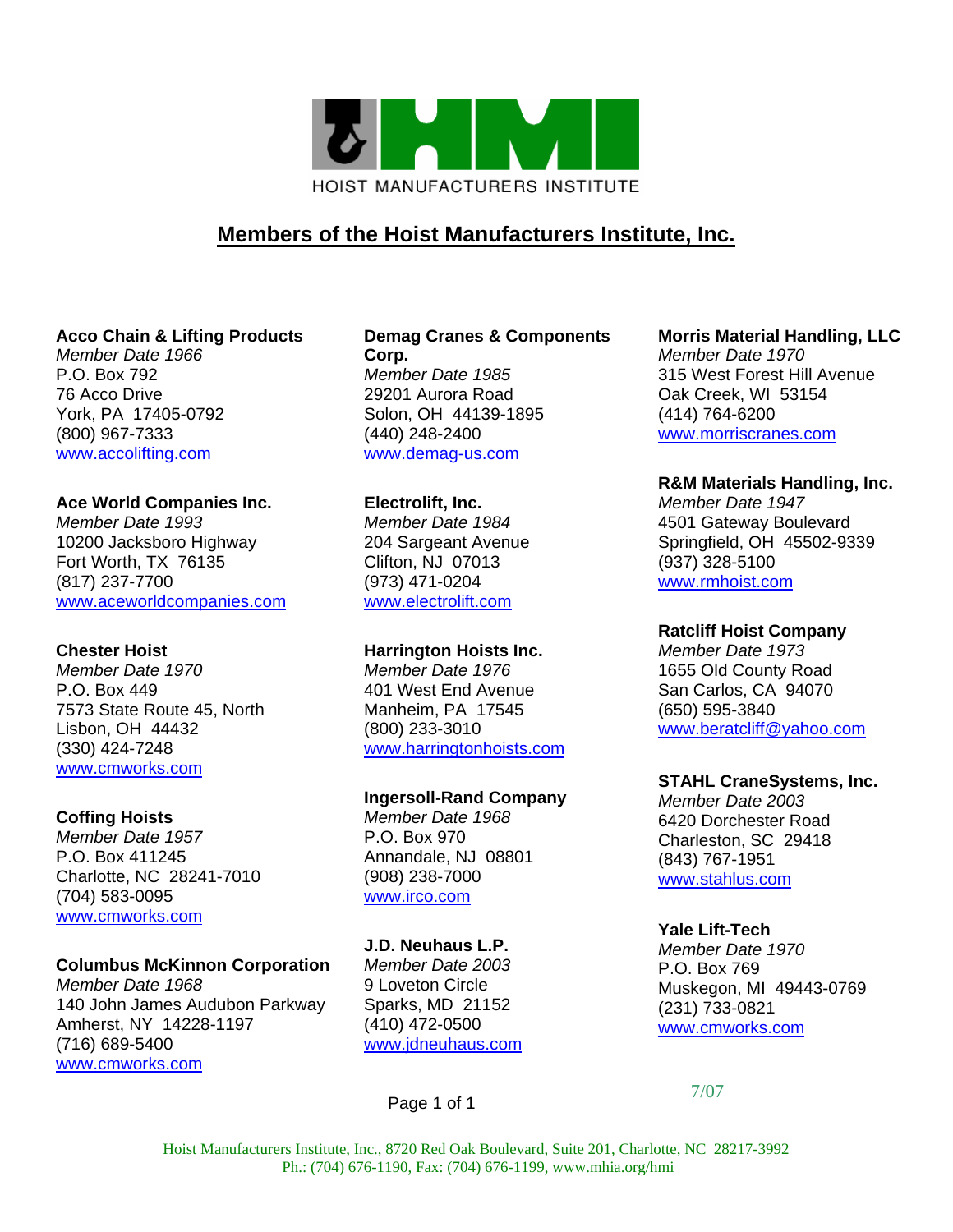

# **HMI – HOISTS- BASICS AND STANDARDS**

# **COMPENDIUM OF BASIC INFORMATION AND STANDARDS FOR HOISTS**

# **PURPOSE**

This HMI web page has been developed by member companies of the Hoist Manufacturers Institute ("HMI"), a trade association of Hoist Manufacturers, to familiarize potential hoist purchasers and users with the many different types of material handling hoists, hoist terminology, and hoist standards, as applicable in the United States, and in various countries and regions of the world. Standards may be mandatory by way of national or regional regulation, or voluntary as recommended by an engineering or manufacturers organization.

HMI believes that this overview may be helpful given the ever shrinking world wherein hoist products increasingly pass across international borders with resulting questions by the hoist purchaser and installer as to a hoist's governing design and safety specifications from various regions and countries of the world.

The HMI involves itself in activities according to its Vision and Mission statement.

# **MISSION**

To deliver exceptional value to our members, channel partners, consumers, end-users, and industry associates. HMI achieves this through:

- Educational Materials
- Marketing Information
- Standards Development
- Member Professional Development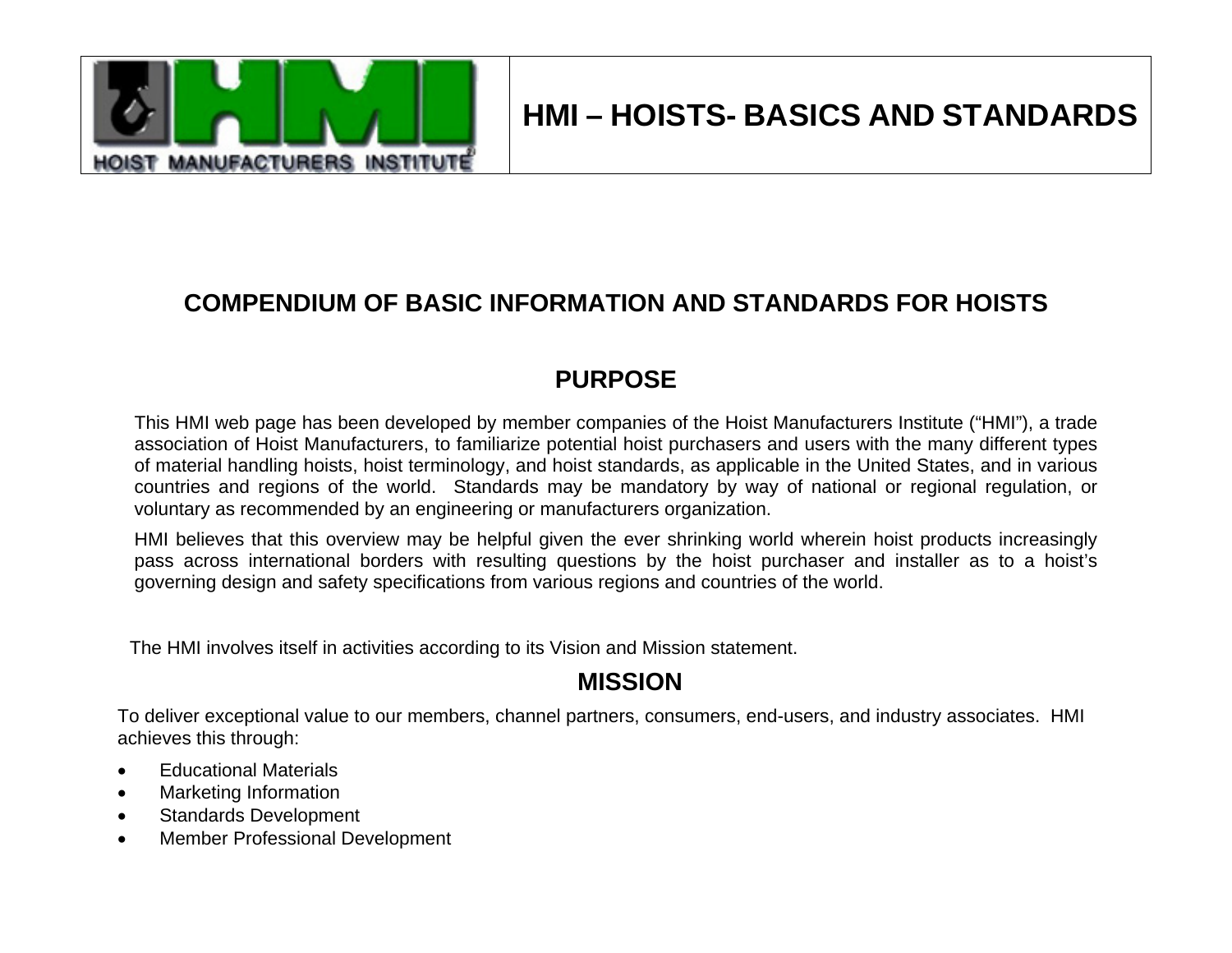# *VISION*

HMI is recognized as the leading authority and the principal resource in the hoist industry.

HMI is recognized as the leading advocate for the safe application and operation of hoisting equipment and related products.

HMI conducts business professionally with a spirit of enthusiasm, cooperation, honesty and integrity.

HMI's members are recognized as:

- The leaders in the marketplace
- Delivering superior value in their products and services
- Providing products and services that are safe and productive
- Providing high value solutions through knowledgeable and expert channel partners
- Providing an environment in which our customers can confidently purchase and derive superior value from our products

## DISCLAIMER

This Standards Overview for Overhead Hoists ("Overview") is advisory only and has been promulgated by the Hoist Manufacturers Institute ("HMI") with the sole intent of offering information for interested parties. HMI makes no warranties whatsoever in connection with this Comparison. HMI specifically disclaims all implied warranties of merchantability or of fitness for a particular purpose. Further HMI, its officers, agents and employees shall not be liable in tort, contract or otherwise – whether based on warranty, negligence, strict liability or any other theory of liability for any action or failure to act in connection with this Overview and this information, it being the user's intent and understanding to absolve and protect HMI, its successors and assigns, officers, agents and employees, from any and all liability in tort, contract or other liability

Hoist Manufacturers Institute 8720 Red Oak Boulevard, Suite 201 Charlotte, NC 28217 – 3992

www.mhia.org Phone: 800-345-1815, 704- 676-1190 Fax: 704-676-1199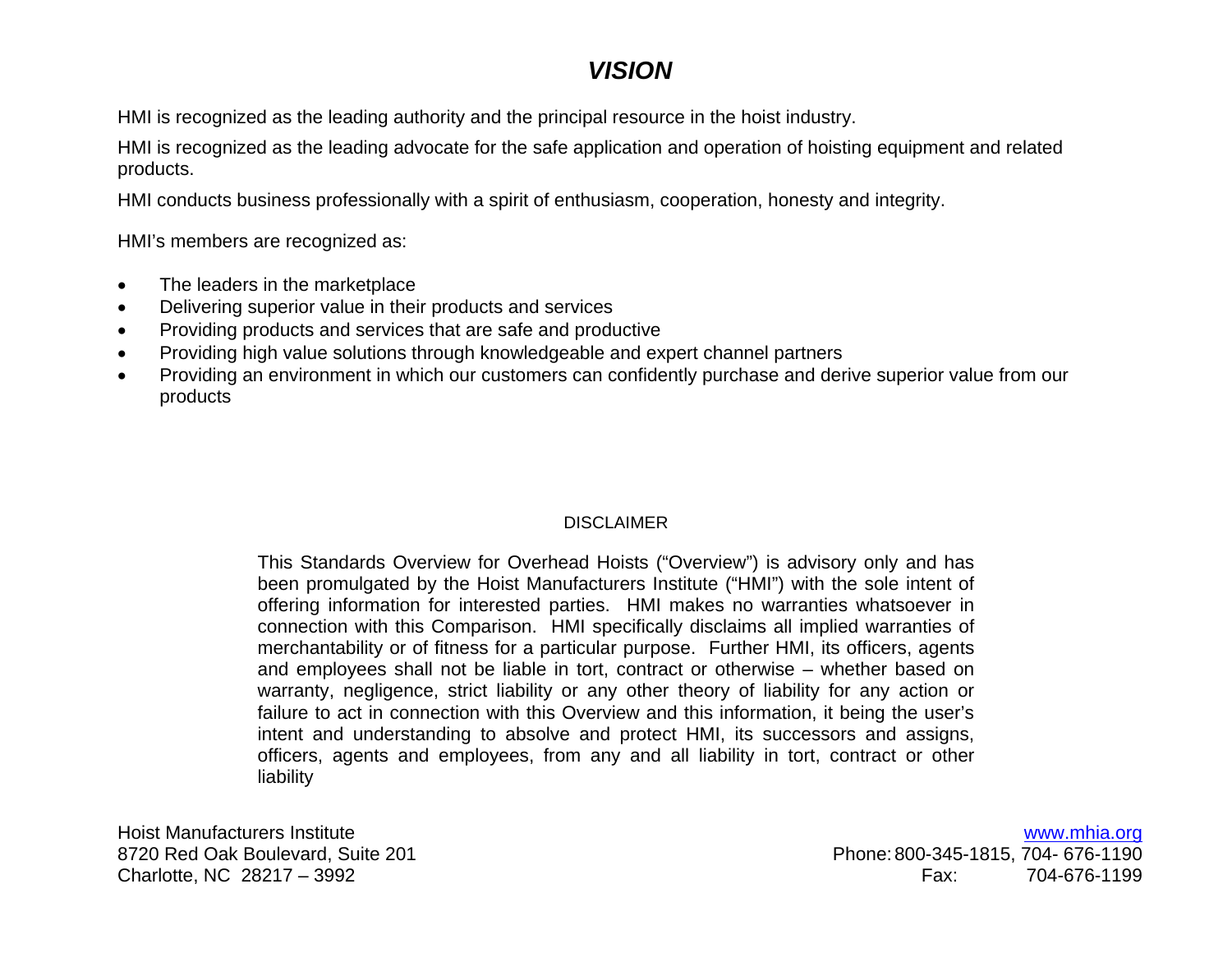# **Hoist Basics**

Some basic information about hoists is presented here. More in-depth information is available in the various manuals published by HMI [http://www.mhiastore.org/category.cfm?Category=40]

### **AN OVERHEAD HOIST IS A MACHINE USED FOR VERTICAL LIFTING OF MATERIAL (NOT PEOPLE) THAT IS FREELY SUSPENDED (UNGUIDED).**

### **A MANUALLY LEVER OPERATED HOIST IS A DEVICE USED TO LIFT, LOWER, OR PULL A LOAD (NOT PEOPLE), AND TO APPLY OR RELEASE TENSION TO ITEMS.**

Hoists can provide lifting and lowering motions in an overhead material handling system. When a hoist is mounted to a trolley on a fixed monorail, two directions of load motion are available: forward or reverse, up or down. When the hoist is mounted on a crane, three directions of load motion are available: right or left, forward or reverse, up or down. These systems can achieve straight-line moves, reduce material damage, reduce noise, minimize energy cost, reduce floor-based traffic, improve worker ergonomics, and accomplish other operational objectives.

Usually, a hoist is not a piece of stationary hardware. It is generally available for use whenever required and rarely requires a full time operator. Hoists can be integrated into a variety of automated handling systems.

In an overhead material handling system, hoists provide vertical movement of below-the-hook load supporting and positioning devices.

In any material handling system, the hoist is used to accurately position a load.

The majority of hoists used in the United States are classified as Standard or "packaged hoists", typically defined as largely selfcontained units, prepared to be installed on existing structures. They are selected and installed into an application, often as part of a system. These systems vary greatly from simple, manually controlled systems to complex integrated and automated systems involving sophisticated components and controls. Hoists can be powered manually, with air, hydraulics, or electricity. Trolley selection is dictated by system requirements.

This publication does not specifically address "Built-up Hoists", which may be covered by other standards, more crane related.

# **Types of Overhead Hoists**

These hoists are defined by:

- Mounting Type There are eight suspension/mounting methods for overhead hoists: Hook Mounted, Clevis Mounted, Lug Mounted, Trolley Mounted, Deck Mounted, Base Mounted, Wall Mounted, and Ceiling Mounted.
- Lifting Medium Four types of lifting medium for overhead hoists: Welded Link Chain, Roller Load Chain, and Wire Rope, synthetic web or rope material.
- Power Application Three methods of applying power for overhead hoists: Manually by Hand Chain, Electric Power, and Air Power.

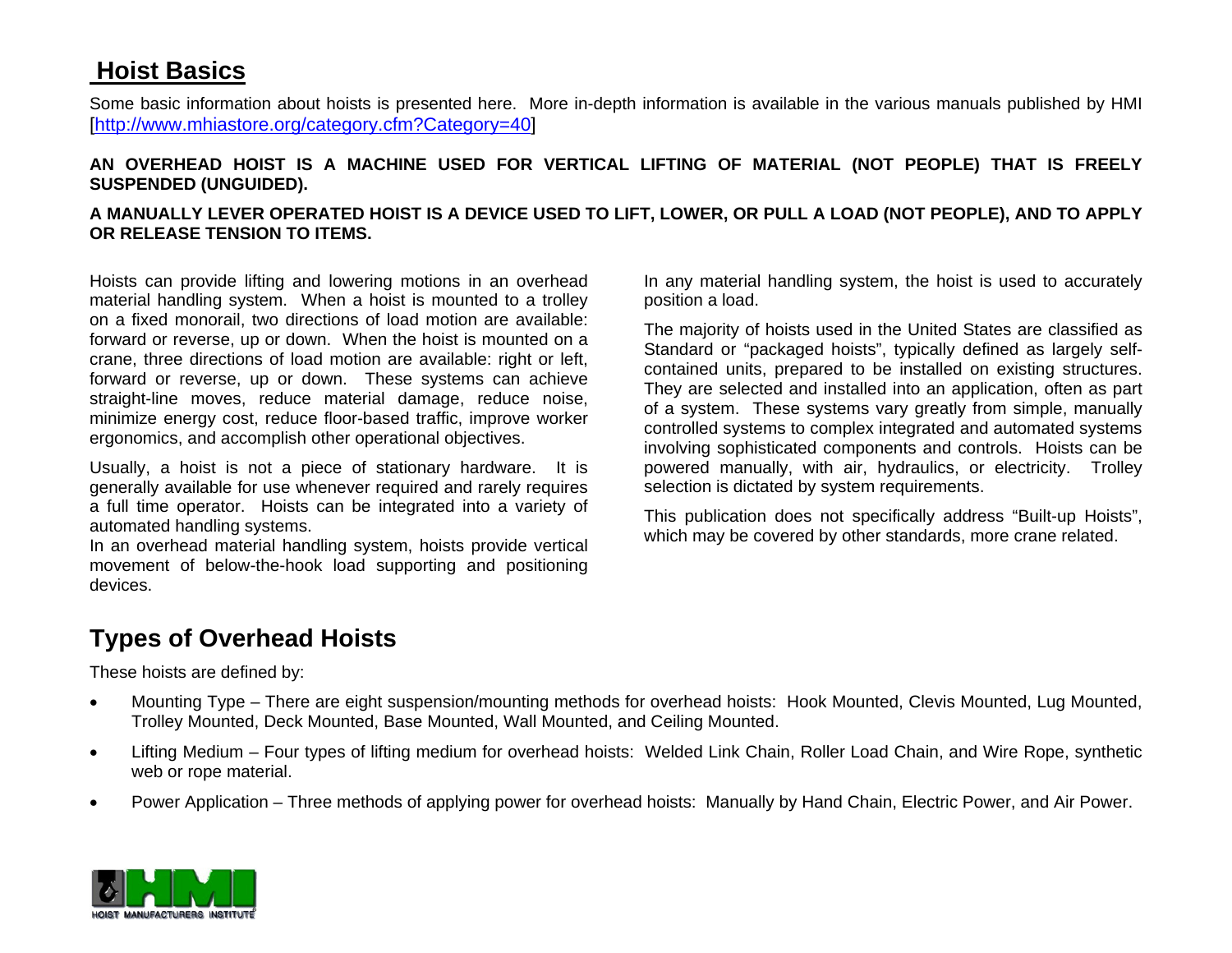# **Overhead Hoist Mounting Types**

Hoist mounting selection depends upon the requirements of the application and must be considered in conjunction with other lifting considerations.

**Trolley** 



(a) Lug<br>Suspended





(c) Trolley<br>Suspanded

(d) Base or Deck Mount









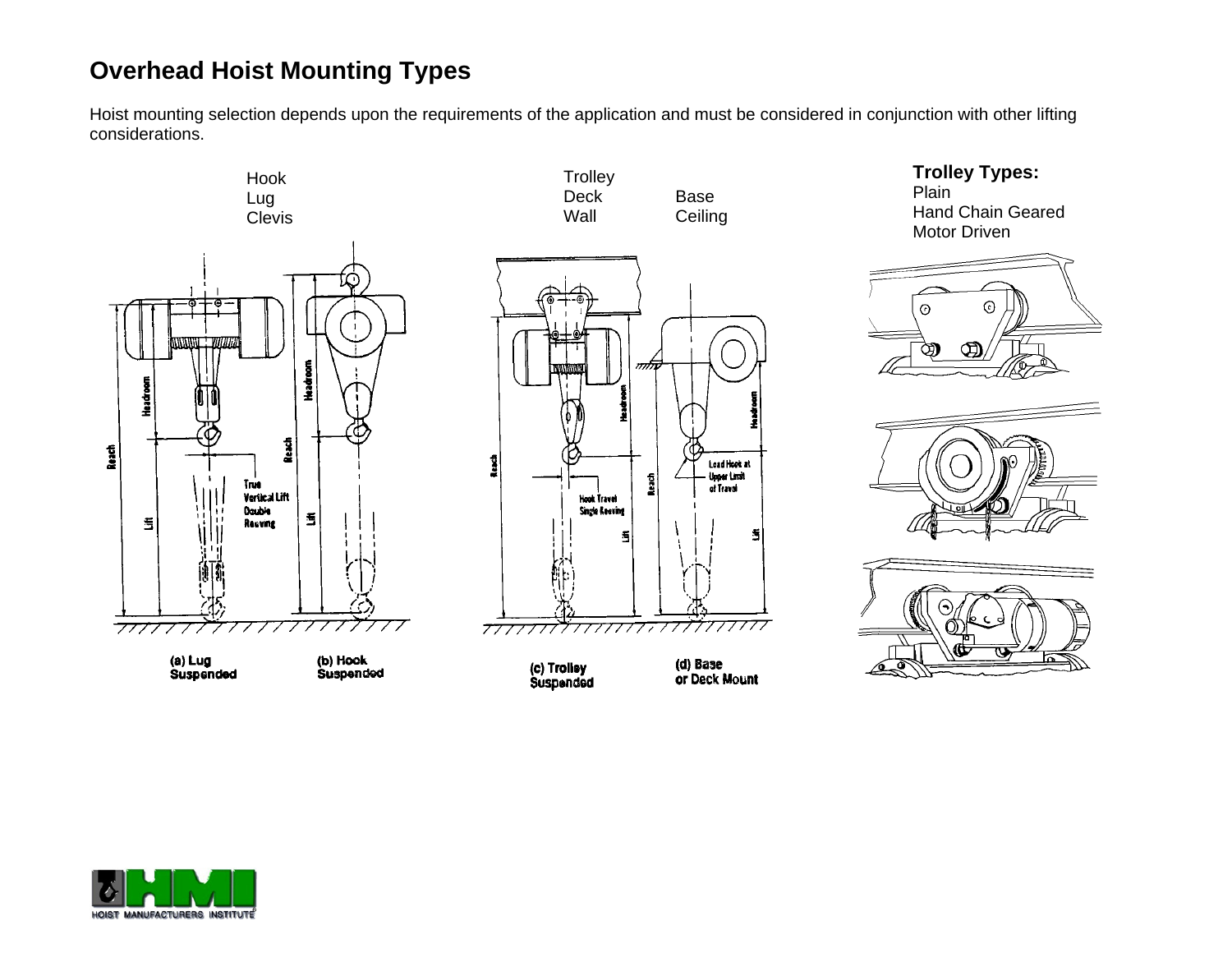## **Overhead Hoist Lifting Media**

**Welded Link Chain** (Roller Load Chain not shown) **Wire Rope** 



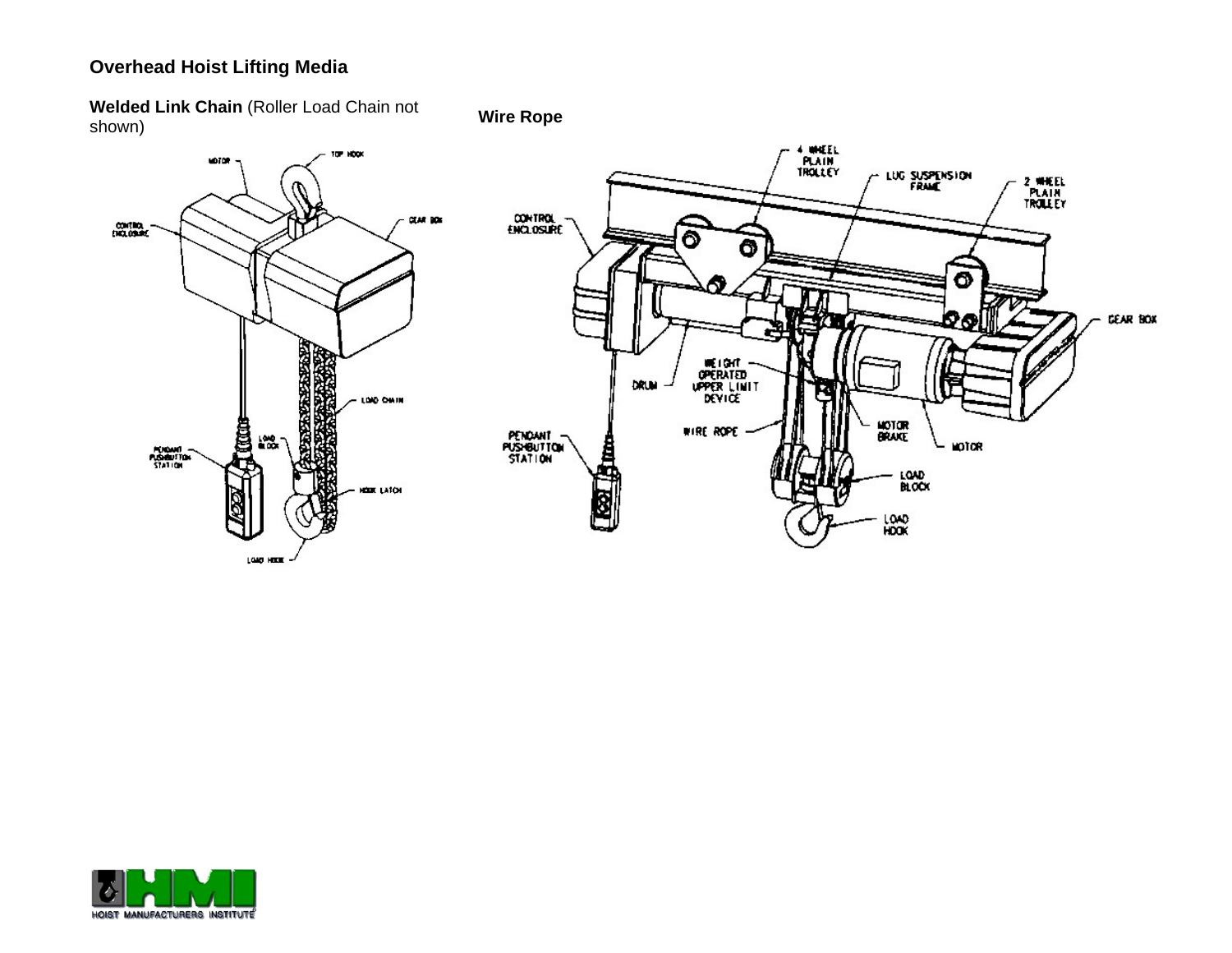## **Overhead Hoist Power Application**

| <b>Manual, by Hand Chain</b> | <b>Electric</b>                             | <b>Pneumatic</b>                                                                                                                                                                            | <b>Supply Equipment Options</b>                                                                                                                                                                                                                                |
|------------------------------|---------------------------------------------|---------------------------------------------------------------------------------------------------------------------------------------------------------------------------------------------|----------------------------------------------------------------------------------------------------------------------------------------------------------------------------------------------------------------------------------------------------------------|
| E                            | Electric is the most common<br>power source | Pneumatic power is often<br>required in applications of high<br>speed, higher duty cycle<br>involving rapid, repetitive tasks<br>or hazardous areas where<br>electric power is inadvisable. | Power supply and control cords,<br>cord reels, hoses, electrification<br>systems, and flexible festooning<br>systems provide means for<br>supplying power to hoists. Such<br>systems must be properly sized<br>and meet all prevailing codes or<br>regulations |
|                              |                                             |                                                                                                                                                                                             | <b>Control Options</b>                                                                                                                                                                                                                                         |

A wide range of pendant and remote controls are available to provide suitable and convenient positioning for the operator.



## **Operational Considerations**

Hoist operators should be trained in the proper use of all hoisting equipment. Many accidents occur because operators simply do not know that they are doing something dangerous. Refer to the manufacturer's parts, maintenance and operating documents.

ASME B30.16 deals with equipment and the workplace safety issues, which apply to all overhead hoists that lift freely suspended unguided loads.

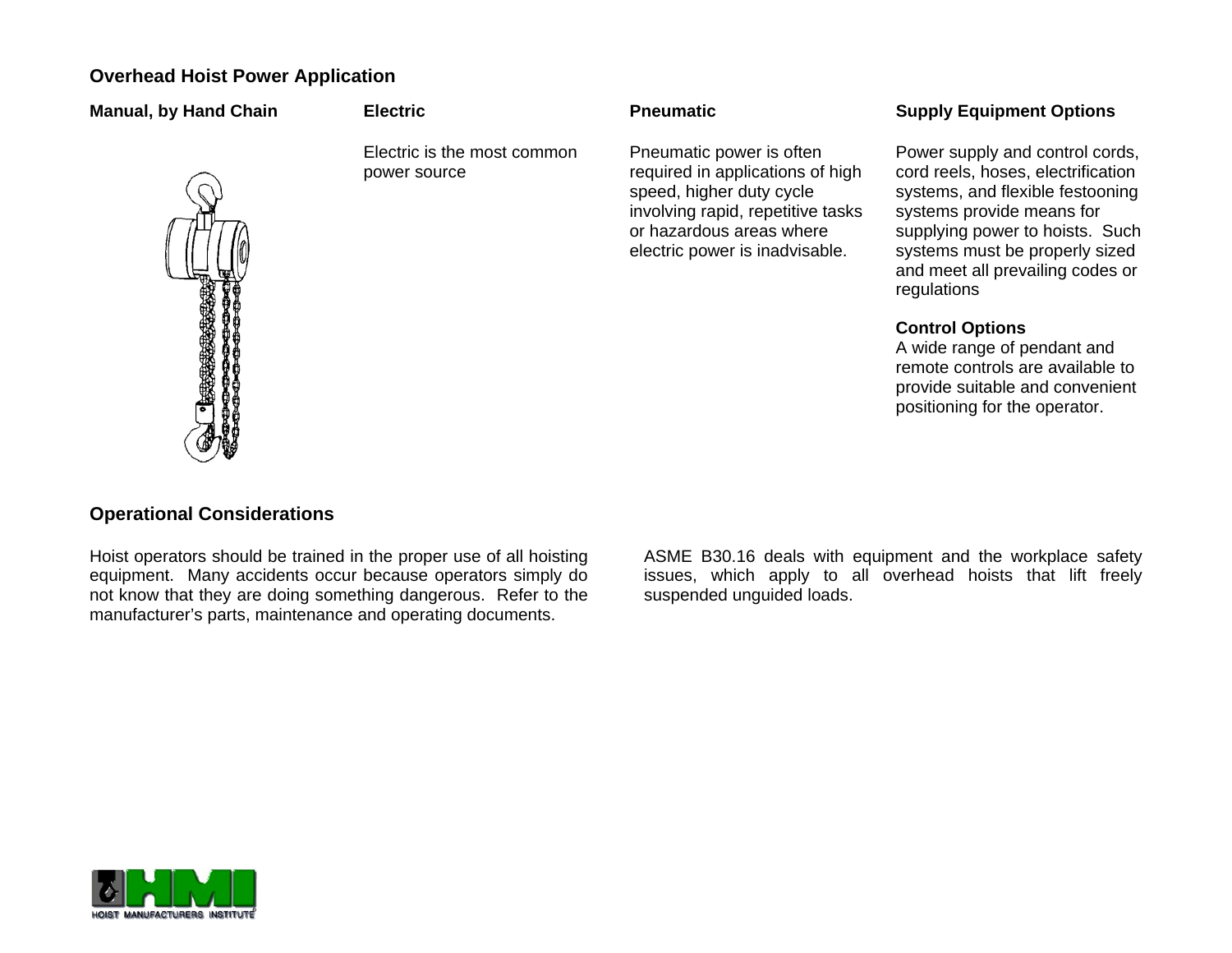## **Lifting Considerations**

To select the proper hoist, consider:

- A. The weight of the load to be lifted including below-the-hook lifting, load supporting, and positioning devices.
- B. Physical size of the load.
	- 1. Holding and orienting devices.
	- 2. Design for center of gravity (control & stability).
- C. Lift the vertical distance the load can be moved.
- D. Clearance Considerations.
	- 1. Headroom
	- 2. Obstacles to be cleared during the load transfer.
	- 3. Design for vertical lift required including holding device height.
- E. Lifting Speed Considerations.
	- 1. Distance the load is to be raised and lowered
	- 2. Frequency of usage
	- 3. Required positioning accuracy
	- 4. Nature of the load being lifted
- F. Hoist duty Cycle Considerations based on:
	- 1. Number of lifts per hour
	- 2. Total number of lifts per shift
	- 3. Maximum number of starts and stops per hour
	- 4. Number of shifts per day
	- 5. Average distance load is raised and lowered
	- 6. Average weight to be lifted
	- 7. Maximum weight to be lifted
	- 8. Frequency of lifts with maximum weight.



**Lowest Position** 

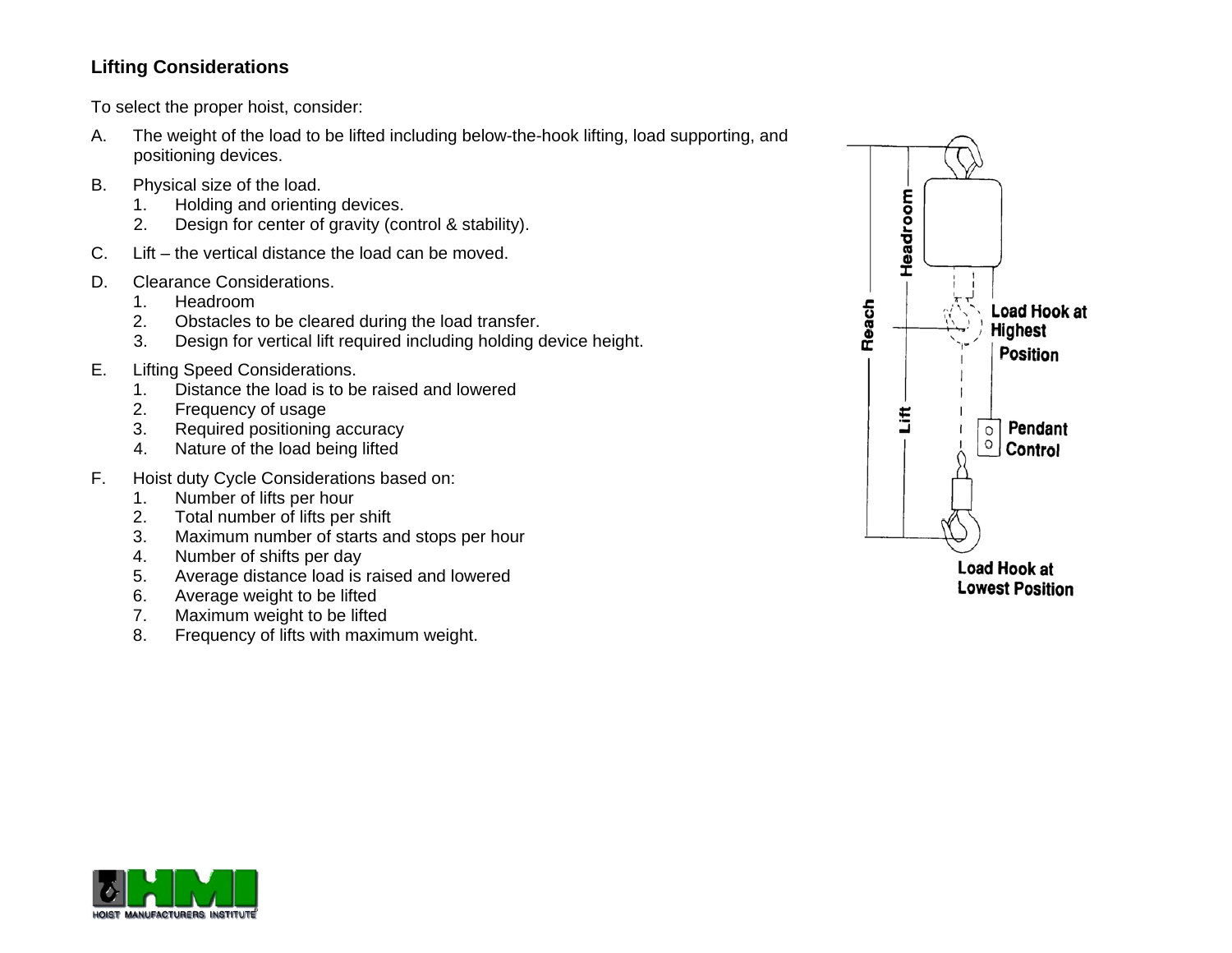## **Types of Manually Lever Operated Hoists**



- Roller Load Chain
- Welded Link Chain
- Wire Rope
- •Web Strap.



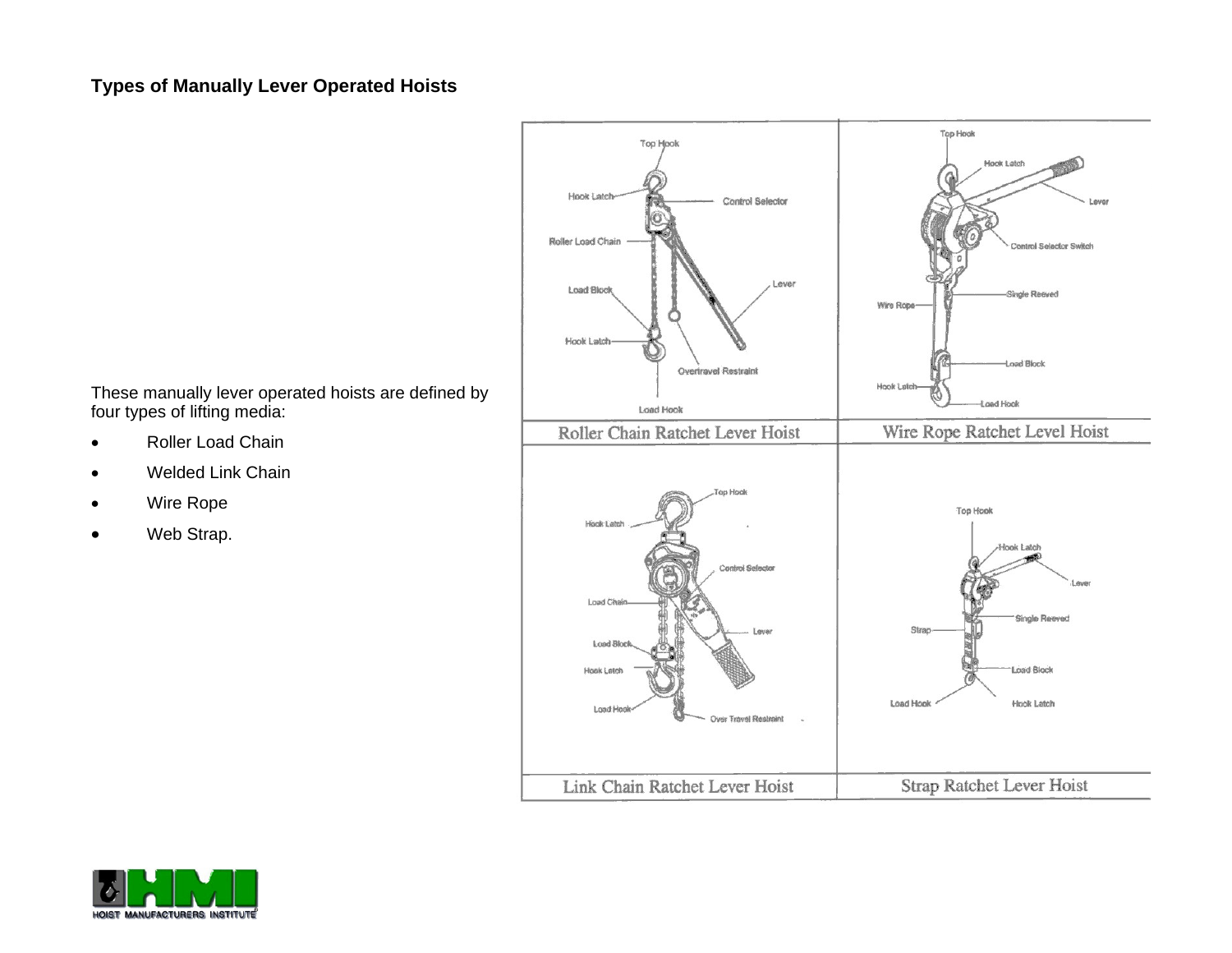### **Balancers**

These overhead devices provide and perform functions different from overhead hoist in that they can lift, lower and float a load. The balancer configurations and suspensions are similar to a hoist.

The balancer functions differently from a hoist. The functional difference is indicated in the name: balancer. A balancer balances the load in a near weightless condition during the lifting operation. This feature allows the operator to maneuver the load easily.

Balancers are often used for awkward and / or rapid load movements. Balancers can also be used to suspend equipment, which is used in repetitive operation.

A variety of control options are available.

A very broad range of load handling devices (end effectors) can expand this product's versatility.

Balancers are typically supported on small jibs, light monorail systems, or enclosed track monorail systems.

#### **Equipment Characteristics**

Vertical lift only Max. Lifting Capacity: 500 pounds, approx. Weigh: 100 pounds, approx.

Balancers may or may not have been historically designed with hoist standards applied. Work is presently under way by the ASME B30 committee to prepare a safety standard for balancers. When available this standard will be released at B30.28



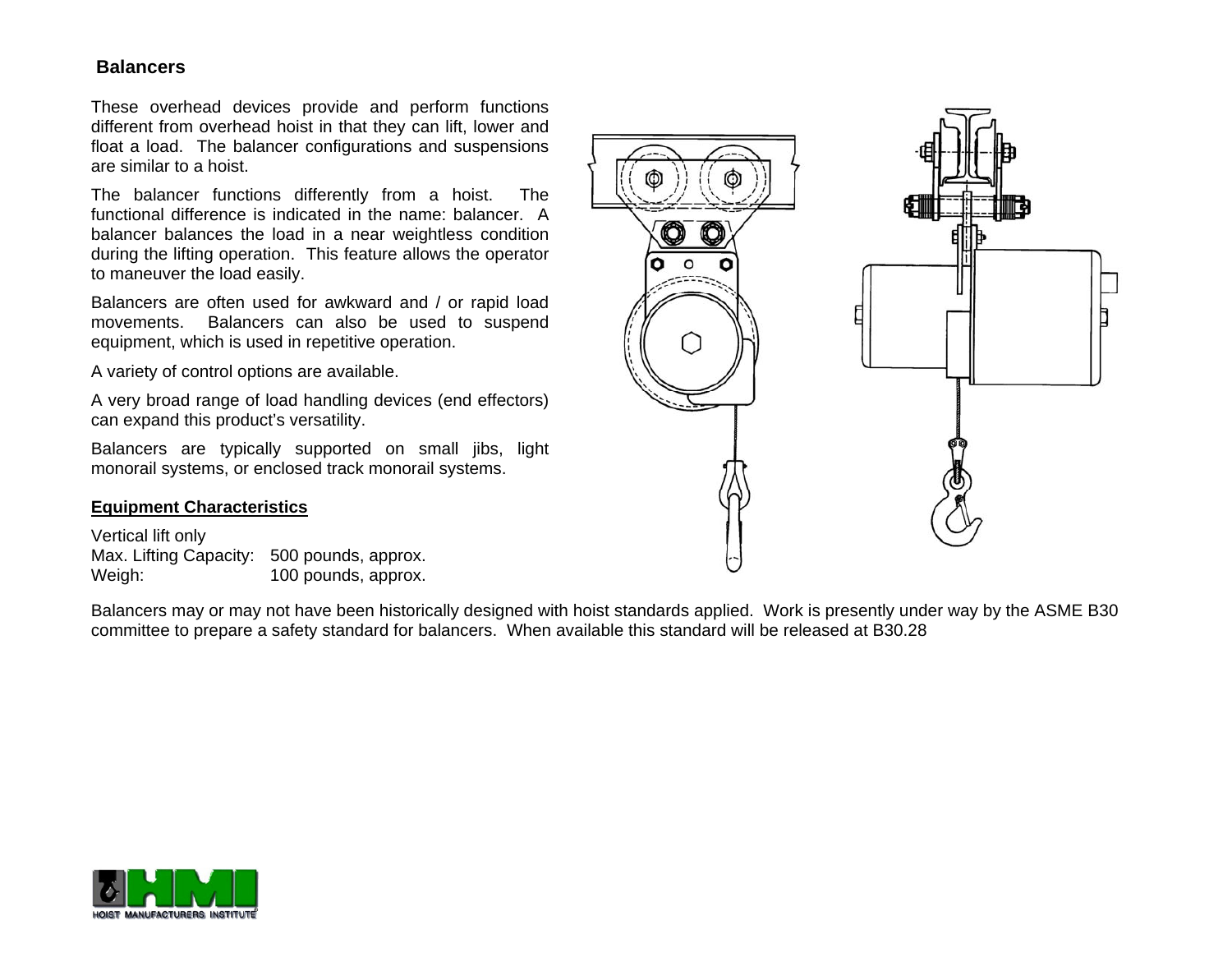# **Hoist Standards**

There are many standards produced by many different standards-writing bodies. In an ever-shrinking world, hoist products increasingly pass across international borders. The list of standards referenced below is by no means complete, yet, in HMI's opinion, represents the standards that are applicable in different regions of the world. Since some of those standards may differ from the country to country, it is important for purchasers, installers, and users to know which ones apply for a particular situation.

# **USA**

In the USA, the American Society of Mechanical Engineers (ASME; website www.asme.org) publishes standards for hoists. Three are safety standards and six are performance standards. All carry the American National Standards Institute (ANSI) designator for a consensus American National Standard (ANS):

- ASME-HST-1 Performance Standard for Electric Chain Hoists
- ASME-HST-2 Performance Standard for Hand Chain Manually Operated Chain Hoists
- ASME-HST-3 Performance Standard for Manually Lever Operated Chain Hoists
- ASME-HST-4 Performance Standard for Overhead Electric Wire Rope Hoists
- ASME-HST-5 Performance Standard for Air Chain Hoists
- ASME-HST-6 Performance Standard for Air Wire Rope Hoists
- ASME-B30.7 Safety Standard for Base Mounted Drum Hoists
- ASME-B30.16 Safety Standard for Overhead Hoists (Underhung)
- ASME-B30.21 Safety Standard Manually Lever-Operated Hoists

OSHA (Parts 1910 and 1926) adopts or invokes the American Society of Mechanical Engineers (ASME) HST Performance and B30 Safety Standards for hoists and related equipment.

Generally, for hoist installations in the US the standards published by the American Society of Mechanical Engineers apply.

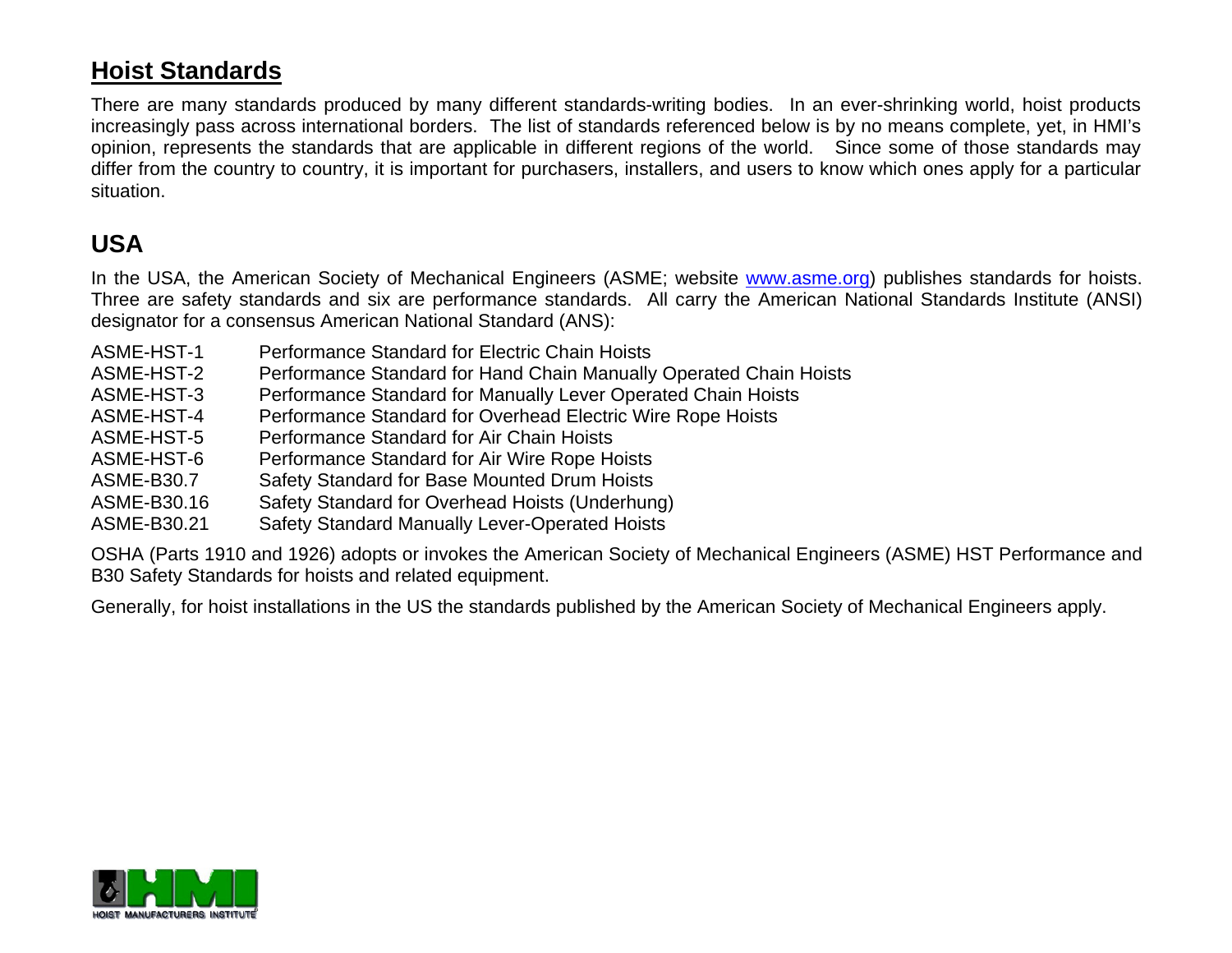## **INTERNATIONAL**

## **NON-EUROPEAN**

Outside North America, ISO (International Organization for Standardization) is sometimes referenced. For certain areas of the Asian markets the Japanese JIS standards may apply. Following is a selection of ISO and JIS standards applicable to hoists directly or through association with lifting machinery such as cranes:

### **ISO STANDARDS**

The International Organization for Standardization (ISO; website www.iso.ch) publishes many standards for numerous types of lifting machinery, many specifically for application, design, operation and maintenance of cranes. Below is a brief selection applicable to hoists and hoist components:

| <b>ISO 1837</b> | Lifting Hooks - Nomenclature                                        |
|-----------------|---------------------------------------------------------------------|
| <b>ISO 2374</b> | Lifting Appliances - Range Of Maximum Capabilities for Basic Models |
| <b>ISO 2408</b> | Steel Wire Rope for General Purposes                                |

### **JIS STANDARDS**

The Japanese Industrial Standards Committee (JIS; website www.jisc.go.jp) publishes standards for hoists. Some of the primary ones are:

JIS B 8802 Manually Operated Chain Hoists JIS B 8815 Electric Chain Hoists JIS B 8819 Manually Operated Chain Lever Hoists JIS C 9620 Electric Wire Rope Hoists

## **EUROPEAN**

Traditionally, European countries have maintained national standards in reference to a large number of industrial products, e.g. DIN (Germany), BSI (United Kingdom). In addition the FEM (Federation Europeenne de la Manutention) has published standards specifically for material handling and lifting equipment.

With the creation of the European Union, organizations for standardization were established at different levels of regulatory authority covering numerous product areas.

The highest regulatory level is a European Standards Commission. Its regulations are absolute and regulatory, focusing primarily on worker safety and protection from occupational hazards.

There are three main regulations:

- Machinery Regulation (including Lifting and Material Handling Equipment)
- Low Voltage Electricity Regulation
- EMV Electro-magnetic Compatibility Regulation

At the next level are CEN (mechanical) and CENELEC (electrical) Standards. They are more detailed and product oriented than the regulations. Per definition, the publications of CEN and CENELEC are "Standards", non-regulatory guidelines, reflecting state of the art design and construction practices. They are based on the highest level of probability that equipment, designed to these standards will be safe and functional. They do not preclude deviations or "product improvement based on technological progress".

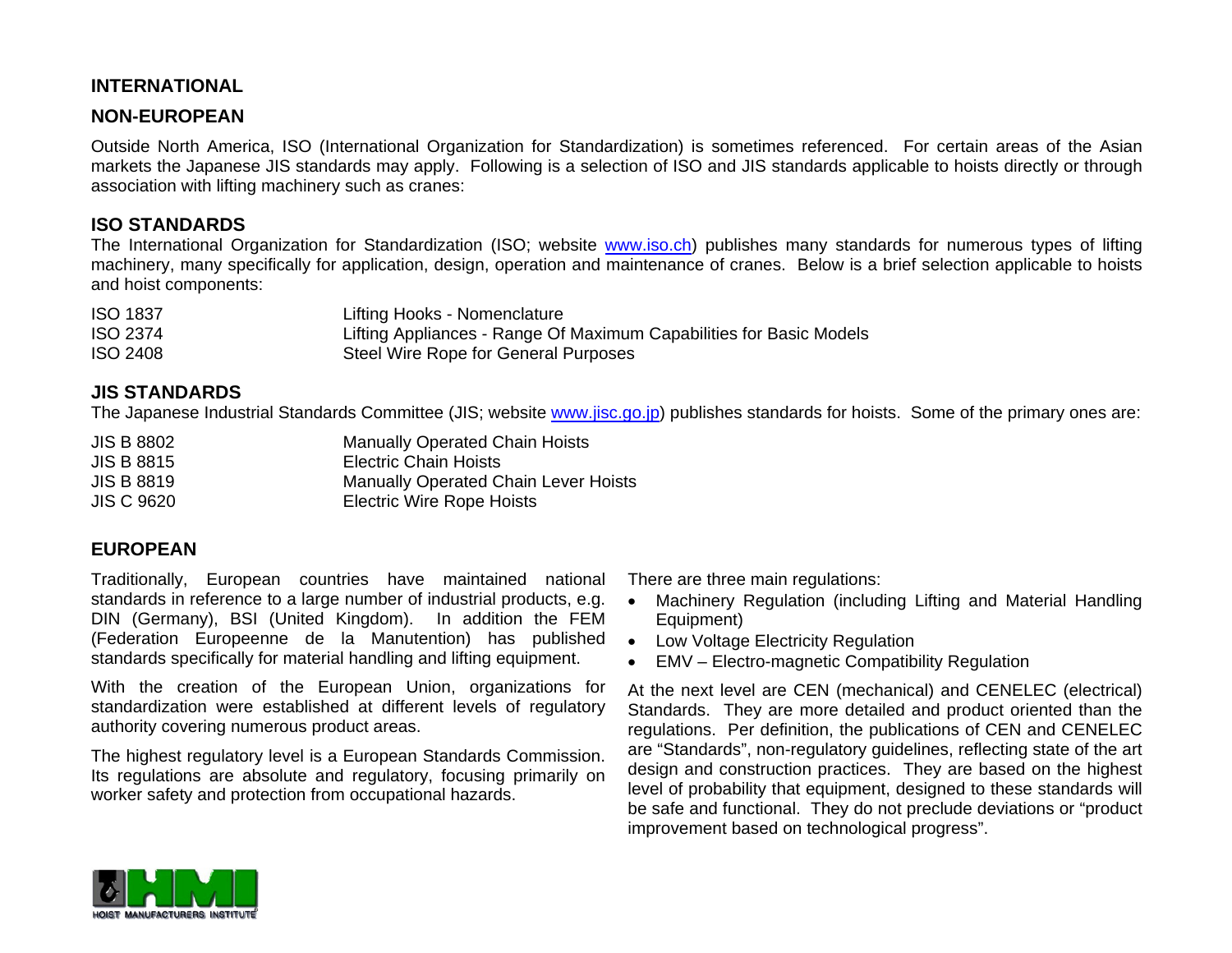The goal of the CEN & CENELEC Committees is to harmonize the new, European norms with existing country-specific norms. The committees responsible for generating new standards include workgroups and sub-committees, which are comprised of representatives of related industries, academia and engineering research, as well as legal counsel. When a new CEN/CENELEC standard is introduced and "HARMONIZED" (language, legal, etc.) national norms (DIN (Germany), BS (England), AFNOR (France), AENOR (Spain), etc) lose validity.

CEN/CENELEC and ISO maintain communication between their committees working on related subjects.

FEM is an Industry Association of Material Handling Manufacturers, similar in nature and function to MHIA Product Councils (HMI, CMAA, MMA, etc.). FEM specifications are not regulatory, yet they are widely accepted in the international arena, and usually referred to in the absence of national standards.

Following is a listing of European standards and specifications for hoists and related equipment:

## **BSI STANDARDS**

Selection of primary standards published by British Standards (BSI website www.bsi-global.com) for hoists and related material handling equipment. (BS EN indicates harmonized standard):

| <b>BS EN 292</b>     | Safety of Machinery                                                                                  |
|----------------------|------------------------------------------------------------------------------------------------------|
| <b>BS EN 14492-2</b> | Cranes - Power Driven Hoists                                                                         |
| <b>BS EN 60034-1</b> | Rotating Electrical Machines: Rating and performance                                                 |
| BS EN 60034-5        | <b>Types of Enclosures for Rotating Electrical Machines</b>                                          |
| BS EN 60204-32       | Safety of Machinery - Electrical Equipment of Machines - Part 32: Requirements for Hoisting Machines |

### **DIN STANDARDS**

Selection of primary standards published by the Deutsches Institut für Normung (DIN; website www.din.de) for application, design, maintenance and safety aspects of hoist and related equipment. (DIN EN indicates harmonized standard):

| <b>DIN EN 14492-2</b>       | Cranes - Power Driven Hoists                                                               |
|-----------------------------|--------------------------------------------------------------------------------------------|
| DIN EN 60204-32             | Safety of Machinery; Electrical Equipment of Machines; Requirements for Hoisting Machines. |
| DIN 3051-Sections 1-4       | Lifting Ropes; Steel Wires                                                                 |
| <b>DIN 15017</b>            | Cranes & Hoists; Principles of Motor and Gear Sizing                                       |
| DIN 15020- Sections 1-2     | Hoists; Principles of Rope Reeving                                                         |
| DIN 15061- Sections 1-2     | Cranes & Hoists; Grooves for Rope Sheaves & Drums                                          |
| <b>DIN 15100</b>            | Serial Lifting Equipment; Nomenclature                                                     |
| DIN 15400 through DIN 15414 | Detailed Aspects of Load Hooks and Bottom Block Construction                               |